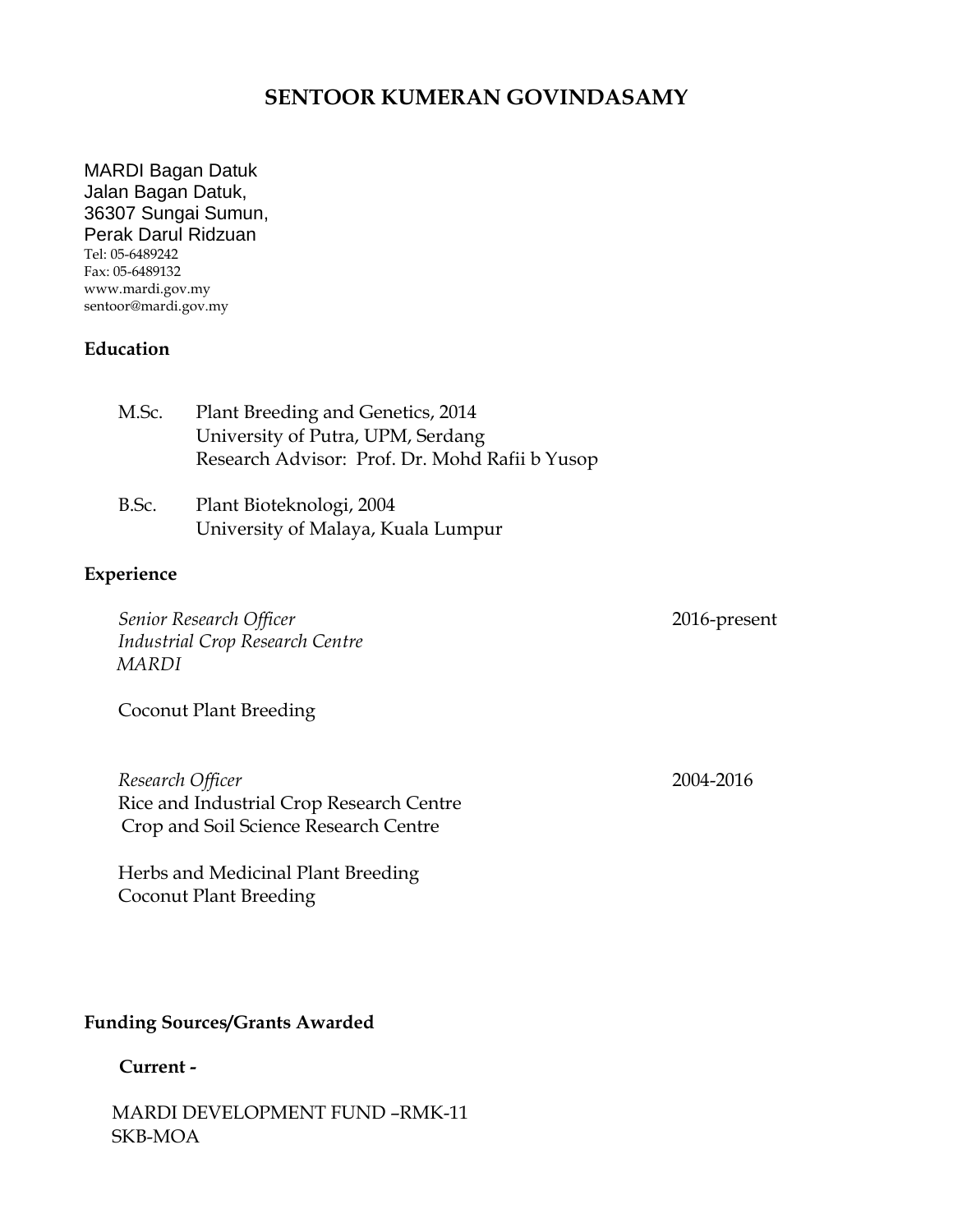#### Name 2

# **Publications**

| N <sub>0</sub> | <b>Title</b>                                                                                                                                                                    | <b>Source</b>                                                                                                                                                                                                                                                                                                                                                                                                                                                                                                         |
|----------------|---------------------------------------------------------------------------------------------------------------------------------------------------------------------------------|-----------------------------------------------------------------------------------------------------------------------------------------------------------------------------------------------------------------------------------------------------------------------------------------------------------------------------------------------------------------------------------------------------------------------------------------------------------------------------------------------------------------------|
| $\mathbf{1}$   | Coconut Fruit Component Analysis (FCA) and Correlation Study in Six<br>Coconut Accessions in MARDI Jerangau                                                                     | Buku laporan teknikal Pusat SS 2017, Serdang, Selangor                                                                                                                                                                                                                                                                                                                                                                                                                                                                |
| 2              | Fruit Component and Correlation Analysis in Coconut Germplasm<br>Collection in Jerangau                                                                                         | Sentoor K.G. (2018). Fruits components and correlation analysis of a coconut<br>germplasm collection in Jerangau. In Proceeding Book of National Coconut<br>Conference 2018: Empowering Coconut Industry, 7-9 August 2018, Kinta<br>Riverfront Hotel and Suites, ipoh, Perak Rozeita, L., Sivapragasam, A.,<br>Muhammad Zamharir, A., Tan, S.L., Ahmad Hanif, I., Md AKhir, H., Wan<br>Zaki, W.M., Tapsir, S. & Badrulhadza, A. (eds). Malaysian Agricultural &<br>Development Inst, eISBN 978-967-936-663-1, pp39-43 |
| 3              | Evaluation of three cocconut hybrids in MARDI Hilir Perak                                                                                                                       | Laporan Pusat Sains Tanaman dan Tanah, 2015, Serdang                                                                                                                                                                                                                                                                                                                                                                                                                                                                  |
| 4              | Fruit Component Analysis and Determination of Genetic Distance in 20<br>Accessions of Coconut in MHP                                                                            | Laporan Teknikal Pusat Sains Tanaman dan Tanah, 2015, Serdang                                                                                                                                                                                                                                                                                                                                                                                                                                                         |
| 5              | Penilaian Biodiversiti Morfologi Buah Kelapa Untuk 9 Jenis Hibrid<br>Kelapa di MARDI                                                                                            | Persidangan Agrobiodiversity Kebangsaan, 4-6 Oct 2016, Kuala Terengganu                                                                                                                                                                                                                                                                                                                                                                                                                                               |
| 6              | The Bawang Coconut Variety For Tall Type Coconut Growers                                                                                                                        | MSTE 2016 MAEPS, SERDANG 10-13 OKTOBER 2016                                                                                                                                                                                                                                                                                                                                                                                                                                                                           |
| $\overline{7}$ | Yield and Fruit Morphometric Analysis of Three Coconut Hybrids in<br><b>MARDI</b>                                                                                               | The 14th Symposium of MSAB, 29-31 May 2016, Melaka                                                                                                                                                                                                                                                                                                                                                                                                                                                                    |
| 8              | ANALYSIS OF FRUIT COMPONENTS AND DETERMINATION<br>OF GENETIC DISTANCE IN 20 CULTIVARS OF COCONUTS IN<br>MARDI HILIR PERAK.                                                      | International Conference on Crop Improvement, 2-3 Dec 2015, UPM<br>Malaysia                                                                                                                                                                                                                                                                                                                                                                                                                                           |
| 9              | Genetic Variability and Selection of Coconut (cocos nucifera)<br>Genotypes for High Coconut Milk Yield in Malaysian Agricultural and<br>Research Development Institute (MARDI). | SABRAO 13th Congress and International Conference, IPB International<br>Convention Center, 14-16 September 2015, Bogor Indonesia                                                                                                                                                                                                                                                                                                                                                                                      |
| 10             | Genetic Variability of Coconut (cocos nucifera) Genotypes Selected for<br>Coconut Milk Yield in MARDI.                                                                          | Bengkel penulisan JFTAS, 29-30 Sept 2014 Kuala Terenganu                                                                                                                                                                                                                                                                                                                                                                                                                                                              |
| 11             | Growth and Eurycomanone Content Performance of Malaysian<br>Tongkat Ali Germplasm                                                                                               | 2nd International Plant Breeding Seminar: Advance Breeding Strategies In<br>Crop Improvement<br>14th -15th October 2014 Serdang                                                                                                                                                                                                                                                                                                                                                                                       |
| 12             | High growth and root yield performing Tongkat Ali accessions (<br>Eurycoma Longifolia) in Malaysia.                                                                             | MSTE 3-5 November 2014 Serdang                                                                                                                                                                                                                                                                                                                                                                                                                                                                                        |
| 13             | High growth and root yield performing Tongkat Ali accessions (<br>Eurycoma Longifolia) in Malaysia.                                                                             | Malaysian Agricultural Innovation Challenge 6-8 Nov 2014 Serdang                                                                                                                                                                                                                                                                                                                                                                                                                                                      |
| 14             | New Coconut Hybrids for Malaysian Coconut Farmers                                                                                                                               | MSTE, 3-5 November 2014, Serdang                                                                                                                                                                                                                                                                                                                                                                                                                                                                                      |
| 15             | New Coconut Hybrids for Malaysian Coconut Farmers                                                                                                                               | Malaysian Agricultural Innovation Challenge 6-8 November 2014 Serdang                                                                                                                                                                                                                                                                                                                                                                                                                                                 |
| 16             | Genetic Diversity and Root Yield of Potential Genotypes with in<br>Eurycoma longifolia Germplasm in Malaysia                                                                    | The 5th Global Summit on Medicinal and Aromatic Plants, December 8-12,<br>2013, Miri, Sarawak, Malaysia                                                                                                                                                                                                                                                                                                                                                                                                               |
| 17             | Fruit Components Analysis and Determination of Genetic Distance in<br>20 Accessions of Coconuts in MARDI Hilir Perak.                                                           | Seminar dan mesyuarat teknikal Pusat RI, 17-19 October 2012, Langkawi,<br>Kedah.                                                                                                                                                                                                                                                                                                                                                                                                                                      |
| 18             | Soal Jawab Tanaman Herba                                                                                                                                                        | Akhbar Sinar Harian 18 OCT 2011                                                                                                                                                                                                                                                                                                                                                                                                                                                                                       |
| 19             | Genetic Diversity and Identifications of Potential Genotypes within<br>Eurycoma longifolia Germplasm in Malaysia                                                                | Agricongress UPM 2009 27-29 OCT 2009 Mines Seri Kembangan                                                                                                                                                                                                                                                                                                                                                                                                                                                             |
| 20             | Optimization of callus induction in Coconut cv MATAG anther<br>cultures.                                                                                                        | Zuraida A.R., Sentoor Kumaran G., Ahmad N. and Ayu Nazreena O.<br>Optimization of callus induction in Coconut cv MATAG anther cultures.<br>International journal of applied science and research. 2019, 2(3): pp:20-27.                                                                                                                                                                                                                                                                                               |
| 21             | Penghasilan Kopra Putih Bagi Pengeluaran Minyak Kelapa                                                                                                                          | Bengkel Pemindahan Teknologi Produk Hiliran Dan Mekanisasi/Automasi<br>Kelapa, Hotel Palm Garden, Putrajaya, 1-2 April 2019                                                                                                                                                                                                                                                                                                                                                                                           |
| 22             | Trichospilus pupivorus: A potential parasitoid to a new invasive<br>coconut pest, Opisina arenosella in Malaysia                                                                | Nor Ahya, M., Sentoor Kumeran, G. and Tajul Ariffin, A.Y. (2018).<br>Trichospilus pupivorus: A potential parasitoid to a new invasive coconut pest,<br>Opisina arenosella in Malaysia. Proceeding of MARDI Sience and<br>Technology Exhibiion (MSTE) 2018, 8-10 Oct 2018, Ayer Keroh, Malacca.<br>pp.                                                                                                                                                                                                                 |
| 23             | Application of next generation sequencing (NGS) for the identification<br>of microsatellite markers in coconut.                                                                 | Application of next generation sequencing (NGS) for the identification of<br>microsatellite markers in coconut. Shahril Ab Razak, Sentoor Kumeran<br>Govindasamy, Nor Helwa Ezzah Nor Azman, Muhammad Fairuz Mohd<br>Yusof, Khairun Hisam Nasir & Ahmad Ngalim. International Plant Breeding<br>Conference, 13-15 November 2018, Hotel Bangi Putrajaya.                                                                                                                                                               |
| 24             | Buku Teknologi Inovasi Penyelidikan Kelapa di MARDI (2000-2017)                                                                                                                 | Rozeita Laboh, Ahmad Ngalim dan Sentoor Kumeran Govindasamy (eds).<br>(2018). In: Buku Teknologi Inovasi Penyelidikan Kelapa di MARDI (2000-<br>2017). National Coconut Conference 2018 : Empowering Coconut Industry,<br>7-9 August 2018, Kinta Riverfront Hotel, Ipoh. ISBN 978-967-936-662-4,<br>126 pp                                                                                                                                                                                                            |
| 25             | Influence of 2,4-D, NAA and IAA of callus induction in anther cultures<br>of Coconut MATAG.                                                                                     | Zuraida A.R., Sentoor Kumaran G., Ahmad N. and Ayu Nazreena O.<br>Influence of 2,4-D, NAA and IAA of callus induction in anther cultures of<br>Coconut MATAG. National Coconut Conference 2018. Kinta Riverfront<br>hotel and Suites, Ipoh Perak.7-9 August 2018. Pg 129-134                                                                                                                                                                                                                                          |
| 26             | Regeneration of In Vitro Shoot and Root Structure Through Hormone<br>Manipulation of Coconut (MATAG F2) Zygotic Embryos.                                                        | Zuraida A.R., Sentoor Kumeran G., Ahmad N., Syahirah Farhanah M.S. and<br>Ayu Nazreena O (2017). Regeneration of In Vitro Shoot and Root Structure<br>Through Hormone Manipulation of Coconut (MATAG F2) Zygotic Embryos.<br>American Journal of Plant Sciences, 8, 340-348                                                                                                                                                                                                                                           |
| 27             | Callus Induction From Zygotic Embryos Of Coconut MATAG F2.                                                                                                                      | A. R. Zuraida, G. Sentoor Kumaran, N. Ahmad, M. S. Syahirah Farhanah and<br>O. Ayu Nazreena. (2017). Callus Induction From Zygotic Embryos Of<br>Coconut MATAG F2. Asian Research Journal of Agriculture. 3(2): 1-6.                                                                                                                                                                                                                                                                                                  |
| 28             | Motorless Pre-mix Soda Fountain For Carbonated Coconut Water                                                                                                                    | Hari Inovasi MARDI 18 & 19 September 2017, MAEPS Serdang Selangor                                                                                                                                                                                                                                                                                                                                                                                                                                                     |
| 29             | The present scenario and future prospect of coconut tissue culture.                                                                                                             | Zuraida A.R., Sentoor Kumeran G., Ahmad N., and Ayu Nazreena O. The<br>present scenario and future prospect of coconut tissue culture. ScientiaMardi.<br>$(2017)$ . vol: 010 pg1&5                                                                                                                                                                                                                                                                                                                                    |
| 30             | Technical book of research consultation programme (RCP) for coconut                                                                                                             | Rozeita, L., Ahmad, N., Khairol, I., Wan Khairul A. W. A., Md. Akhir, H.,                                                                                                                                                                                                                                                                                                                                                                                                                                             |